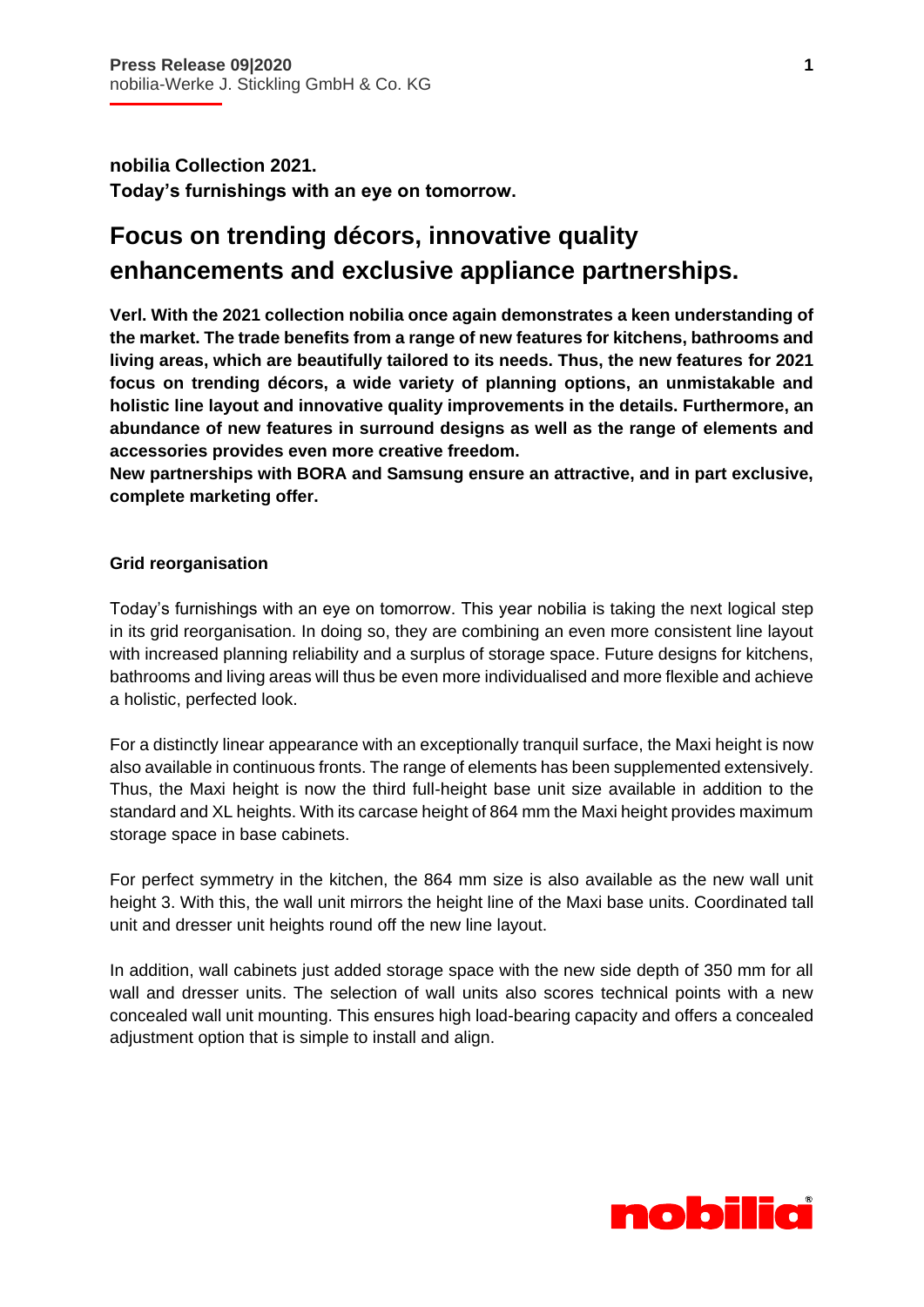#### **Fronts and colours**

İ

Six new fronts whet the appetite for designing interiors. An appealing concrete shade and a dark wood reproduction join natural colours and a stylish glass appearance to round off the selection. These are ideal for recreating all the latest trends and setting new ones.

Industrial charm is as popular as ever. Concrete reproductions are a must have for this look. The new **Terra grey for Riva** fits perfectly with this contemporary style. It is warm and natural, but with a high coolness factor.

The new **Riva in Walnut reproduction** likewise fulfils this increased demand for naturalness, and embodies pure elegance in the process. The interplay of colours and the depth of the Walnut décor are enhanced by the discreet pores and the matt surface. The wood grain is vertical and looks like veneer. The porosity is subtle and restrained in texture. The combination of fine texture with the matt surface appears just like a genuine veneer. The black markings in the décor form a harmonious combination with graphite-coloured or black elements.

The success story of the ultra matt lacquered laminate range **Easytouch** continues in 2021. The special micro-texture of the Easytouch surface lends the fronts their characteristic ultra matt feel as well as their practical anti-fingerprint properties. The range is now also available in the bestselling colour **Alpine white**. Add to this a **new soft Sand colour** for warm and earthy designs. With its inviting flavour, it turns your home into a real feel-good oasis.

**Nordic** in white genuine lacquer design is yet another **modern framed front** to supplement the cottage style segment. Its minimalist harmonious look adds a touch of Scandinavian lifestyle to the kitchen. Linear framed glass doors or refined framed glass doors with various types of glass inlays leave plenty of leeway for individual preferences.

One highlight of the new collection is the high quality **glass appearance front Artis in Titanio matt**. Fronts and upright panels are made of polymer glass. In contrast to real glass fronts, Artis is available for the entire product range, with only a few exceptions. Due to a metallic shimmer, the translucent polymer coating achieves a remarkable depth effect, which is underscored even further by the chamfered edging. Whether in the kitchen, bathroom or living area - Artis brings added elegance and value to every design.

#### **Attractive surround designs**

The new **carcase décor in matt black** beautifully emphasises design-oriented interior concepts. It makes a statement about the modern lifestyle and makes a stunning impression. The attractive colouring is suitable for monochrome designs as well as set against dark grained wood shades. With this new décor, holistic designs for kitchens, bathrooms and living areas succeed virtually automatically.

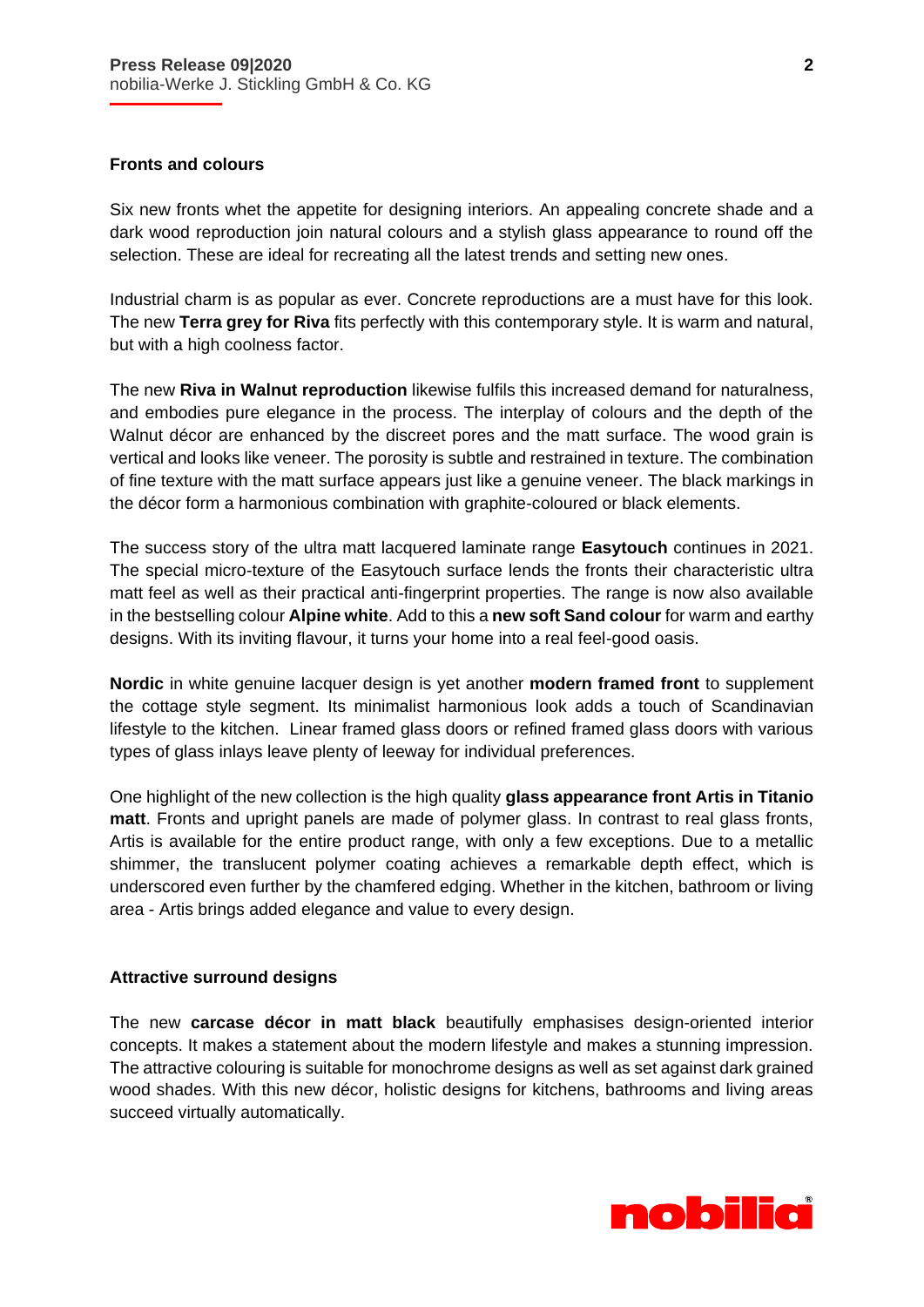İ

As the perfect supplement to the new range of fronts, **four new worktop décors** are also available: **Concrete Terra grey reproduction, Walnut reproduction, Black textured**, and in the area of Xtra worktops, **Basalt reproduction**. Moreover, all 38 mm thick Xtra worktops have received an innovative upgrade: Beginning in 2021, they all will come standard coated with the antibacterial **microPLUS® surface**.

The new **quartz worktops** in versatile and combinable colour compositions such as **Epic White, Epic Raw and Epic Black** enable even more high-end designs. The worktops are available in thicknesses of 38 mm or 12 mm. The material impresses with its naturally beautiful vibrancy, is extremely durable and waterproof even without impregnation. That is why it is predestined for use in kitchens and bathrooms. Hot plates and built-in sinks can be flush- or surface mounted. Quartz worktops can be delivered together with the rest of the commission, from a single source, and within the standard delivery time.

In addition, nobilia presents a **new, ultra-narrow upright panel system** in 10 mm thickness. Combined with top shelves of the same dimensions or a 12 mm thick quartz worktop, it lends an elegant frame, and thus a refined character to designs. In the living area the narrow upright panels underscore the cosy ambience. They also lend an air of lightness to kitchens and bathrooms. The system is available in all décor groups.

**Five new upright panel colours** and **twelve new handles** also expand the creative freedom. The **seven new niche claddings** create stunning accents. Their geometric, ornamental and floral patterns are tailored to the most popular styling trends.

# **Range of elements and accessories**

The **extra tall glass element Flat** is a treat for the eyes. With its refined glass cabinet character and height of 1296 mm, it brings that extra special something to designs. It comes in three colour variations. Shelf units in the same height add further options.

**Dresser units with roll-up fronts** are now available with **three new roll-up front colours** in the range: in Black, Alpine white and Slate grey. Realising a colour coordinated concept is now easier than ever. The wall unit Climber is now also available in a mechanical version to fit smaller budgets.

**Shelf units** loosen up holistic interior design concepts and add a touch of individuality. And now they harmonise even better with the décor, since in the new collection they come standard **flush with the fronts**. They are also available upon request **with adjustable shelves**.

The new **trolley table Serve** is a clever solution for additional space. When more working or storage space is needed, this mobile and flexible helper is quickly at hand, whether in the kitchen, at the dining table or next to the grill. It also works very well as a bar cart. The black metal frame can be customised with cover panels in a wide variety of décors and colours.



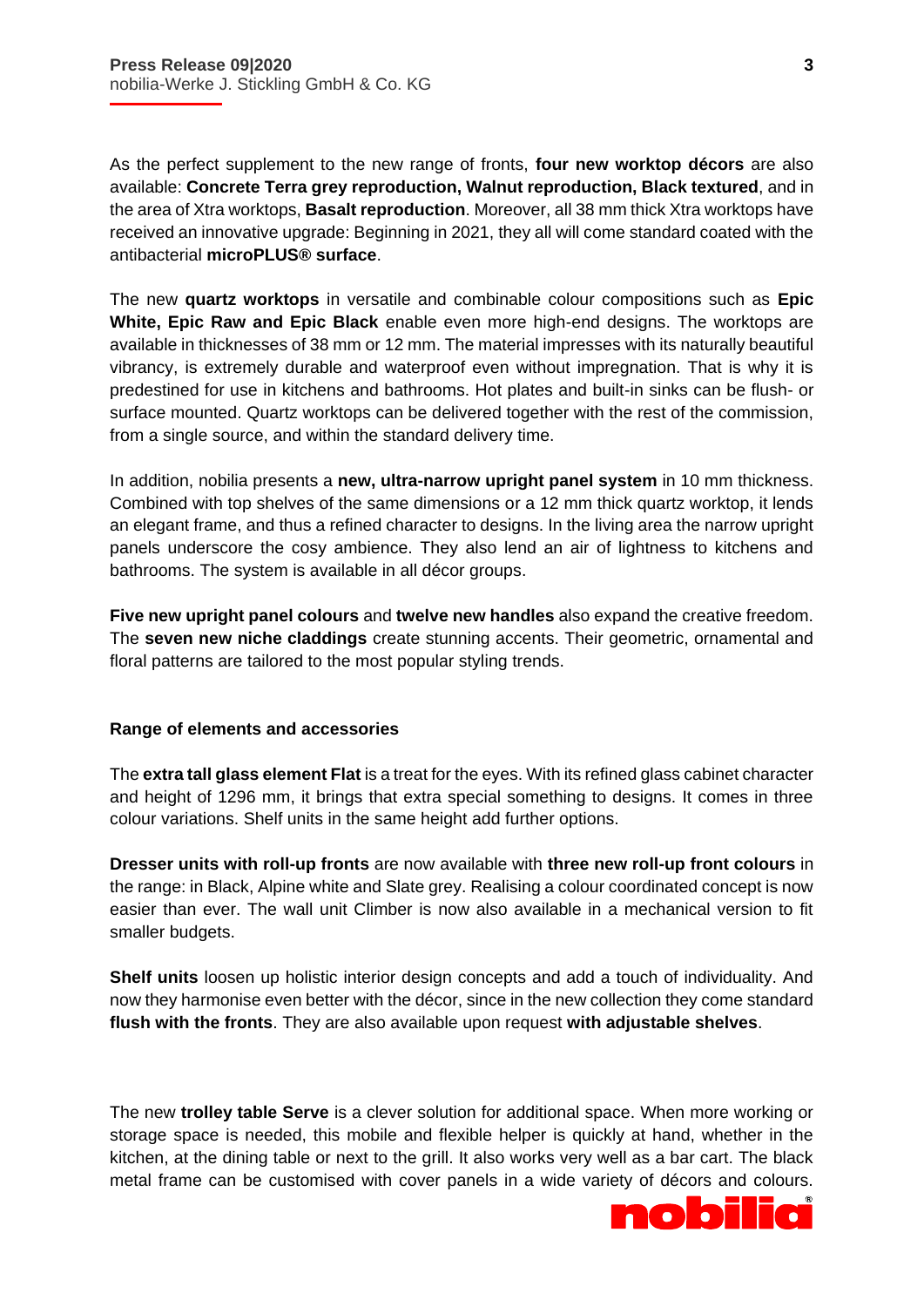İ

Accessory items such as paper roll holders or functional storage shelves make Serve even more practical. After use, it can be simply folded up and stowed away. The accessories can also be used in the kitchen with mounts on the wall.

In the area of **built-in sinks and taps** nobilia has added new, **exclusive** items to the range. Among these is the **Workstation Best 360**—a built-in sink including a roll-up mat, a dish drainer and vegetable tray. It is made of **KERATEK® PLUS**. This high quality composite material is extremely robust, very easy to clean, and has an ultra-compact Soft-Touch surface and beautiful aesthetic look. The **ALILA mixing tap** is also an **exclusive item**, available in Chrome, Stainless steel appearance, Black matt and Gold-coloured. Both items carry the nobilia label, thus enabling an even more vivid experience of the brand.

Overall, the **range of sinks** has predominantly been expanded with **many small solutions**. Add to this a new, stylish stone sink for cottage style kitchens. For the first time the range also includes **mixing taps from the brand Grohe**.

# **Electric appliance range**

In the area of electric appliances nobilia has strengthened its presence with **two new partnerships**. The new collaboration with **Samsung** applies to the complete marketing of **35 appliances** and is future-oriented. Samsung meets all the desires of a design-oriented and tech-savvy clientele, but also keeps an eye on the habits of other target groups. Thus, for instance, the appliances of the **Infinite Design line** can be controlled by touch on the intuitive 4.3 inch colour display, via the smartphone using the SmartThings App and even with voice command assistants. They can, however, also be operated via a physical rotary knob. Samsung also surprises with innovative functions such as simultaneous steam cooking and baking in a single appliance. Through its partnership with Samsung, nobilia is further developing its competence in the area of Smart Things and Home Technologies. Samsung intends to further develop culinary technology. Accordingly, future appliances could take over the position of a nutritionist, a shopping assistant or even a cook.

In addition, the partnership with **BORA**, the pioneer in the area of downdraft extractor fans, is being supplemented with a unique component: The BORA **hot plate extractor fan GP 4 is available exclusively** through nobilia's complete marketing programme. It has a selfcontained design, and can be flush-mounted or surface-mounted. Thanks to the Easy-Fitting-System the GP 4 can be mounted as quickly and easily as a conventional hot plate. Optimised built-in dimensions enable perfect planning and make use of the entire nobilia drawer interior beneath the hot plate extractor fan. nobilia's product range has been technically optimised to simplify installation and thus reduce installation times to a minimum.

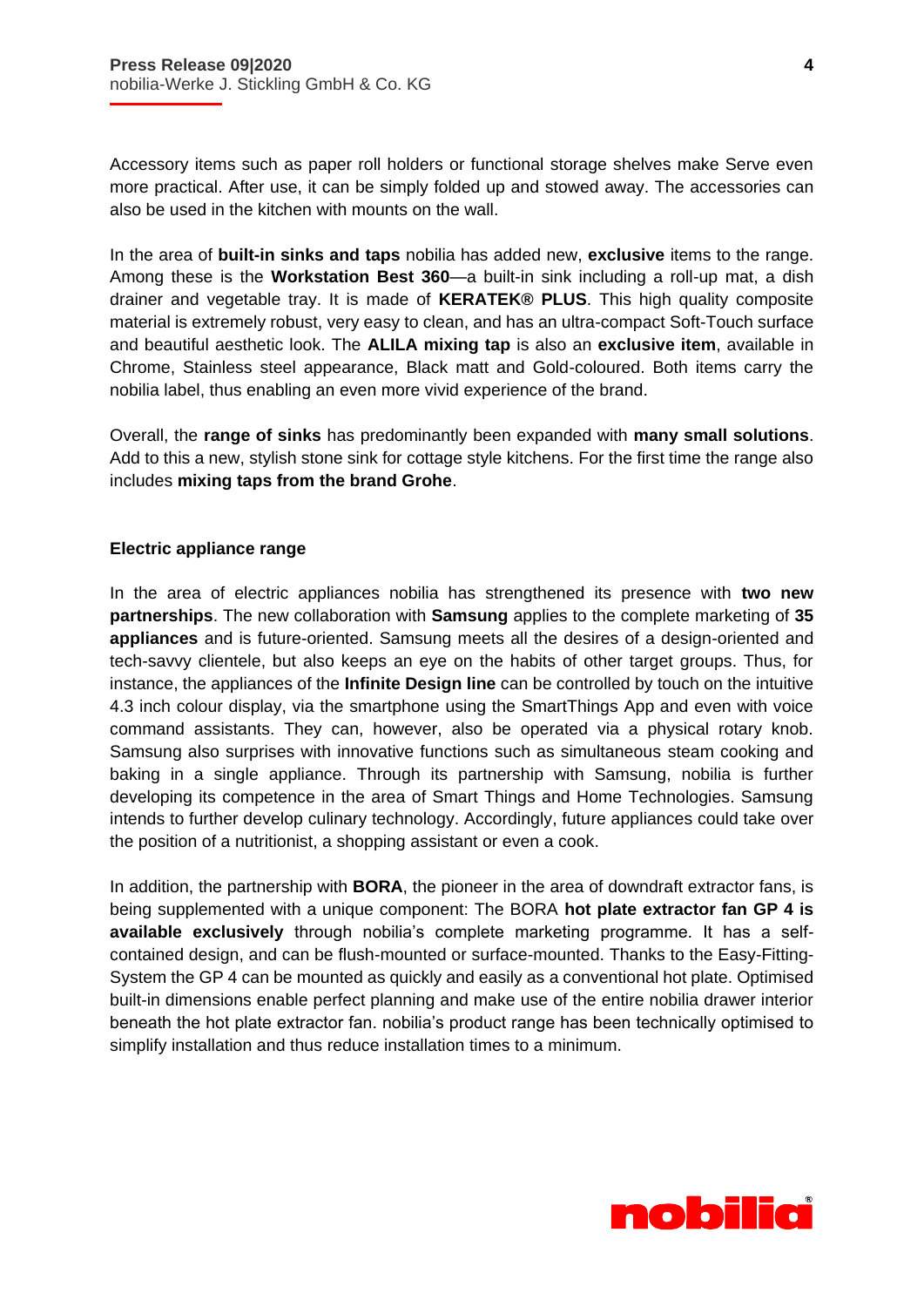# **Bathroom collection**

İ

Small bathrooms and guest bathrooms live large with the new nobilia bathroom collection. Thanks to **hand basins and unit elements with less depth,** bathroom designs become not only functional but stylish. The range of units in general has been enhanced with various new width dimensions. New **bathroom Midi units and shelf units** enable a multiplicity of creative and practical solutions. Equipped with a laundry collector, for instance, they become practical organisation aids.

The new **rounded upright panels** add even more cosiness. They bring an organic shape to the look of kitchen designs. Two **hand basins compatible** with the upright panels round off the range.

The selection of **mirrors and mirrored bathroom cabinets** has increased considerably. One of the many new features is an assortment of mirrors with LED lights, with an integrated storage shelf and a trend-oriented round shape. A new **sled-style towel rail** upgrades bathroom design further. In Black or Chrome, it is a **well-thought-out addition to many styles.** 

The **exclusive nobilia hand basin with single lever mixing tap ALILA** is best suited for the bathroom. Another new feature is a **mixing tap from the brand Grohe**.

# **Living**

Chic is always a matter of the details. Which is why nobilia has significantly expanded the options for living area décor with design elements. Among these are the new **rounded end upright panels**, which bring added cosiness to the living area.

**Mirrors with an integrated storage shelf** are a genuine added value for wardrobes. A **concealed plinth foot** brings stability to floor level designs. Now a **cable feed-through** also enhances the possibilities.

#### **Furniture Made in Germany**

Beginning August 1, 2020 end consumers will find a new label on the market, which gives them information about furniture quality: "Furniture Made in Germany" is the geographical origin mark in accordance with RAL-RG 0191, which labels German-made furniture that meets verifiable, strictly defined criteria.

The label is intended as a decision-making tool to aid end consumers with furniture purchases within the domestic furniture trade as well as internationally.

nobilia has always been a trailblazer when it comes to matters of quality and sustainability. With the Made in Germany label, nobilia is once again among the pioneers, and was the first kitchen furniture manufacturer to be distinguished with the new label.